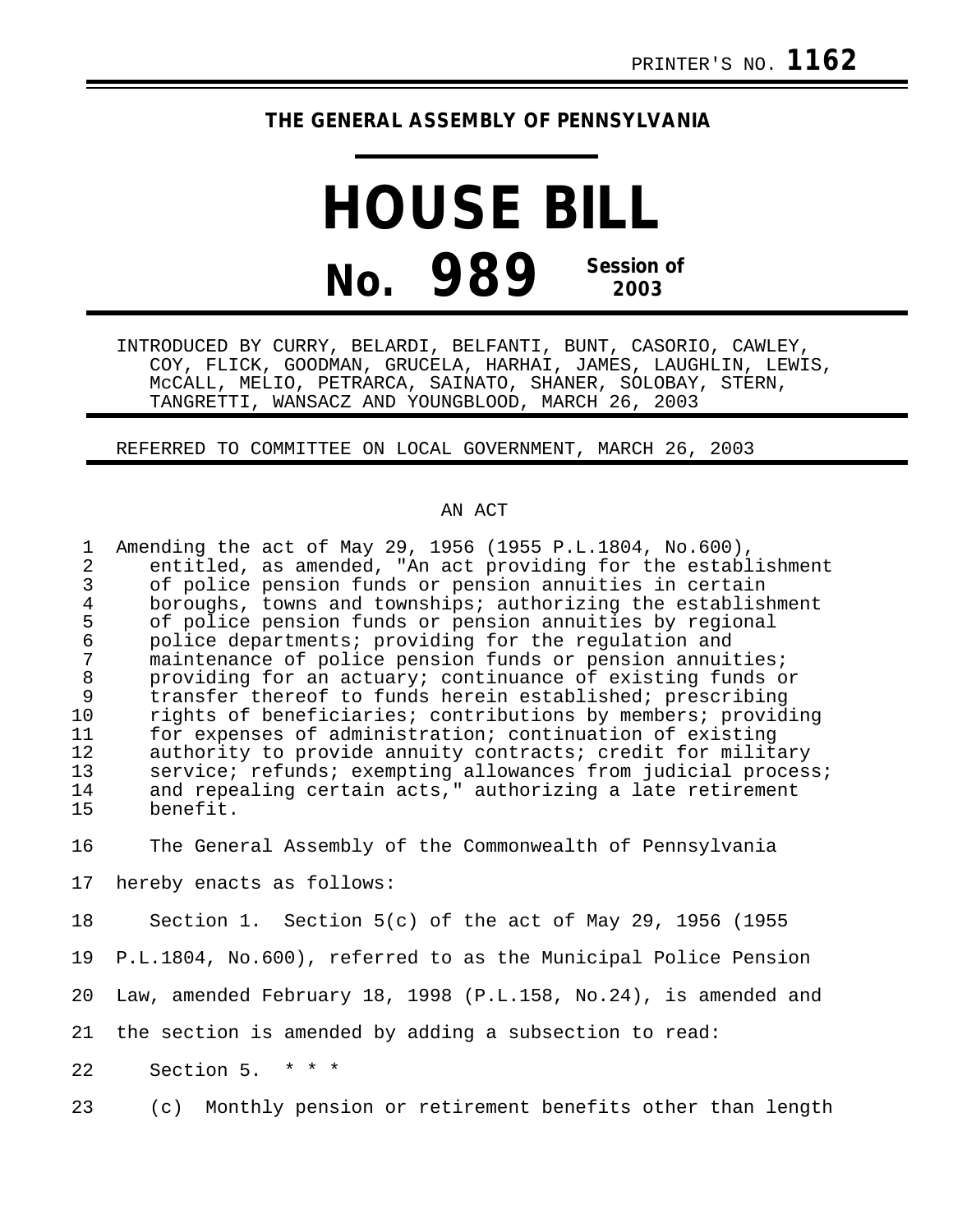1 of service increments shall be computed at one-half the monthly 2 average salary of such member during not more than the last 3 sixty nor less than the last thirty-six months of employment. 4 Such pension or retirement benefits for any month shall be 5 computed as the sum of (1) any pension benefits from pension 6 plans heretofore established by a private organization or 7 association for the members of the police force but only to the 8 extent that this Commonwealth or any of its municipalities shall 9 have contributed to such pension plan moneys raised by taxation; 10 (2) if positions covered by the fund are included in an 11 agreement under the Federal Social Security Act, up to seventy-12 five per centum of his full social security old-age insurance 13 benefit calculated in accordance with the provisions of the 14 Federal Social Security Act in effect on the date of his 15 termination of employment, except that such amount shall be 16 included only upon attainment of the age at which the officer 17 would be eligible to receive full social security old-age 18 insurance benefits and in determining such eligibility and such 19 amount only compensation for services actually rendered by the 20 officer and covered by the police pension fund shall be 21 included; and (3) benefits from the police pension fund 22 established pursuant to this act to the extent necessary to 23 bring the total benefits in any month up to one-half the 24 aforesaid monthly average salary except that any officer who 25 receives pension or retirement benefits from any plan 26 established at any time pursuant to this act and who is also 27 entitled to receive social security old-age insurance benefits 28 shall not regardless of when the officer retired from active 29 service have his pension or retirement benefits offset or 30 reduced by more than seventy-five per centum of the social 20030H0989B1162 - 2 -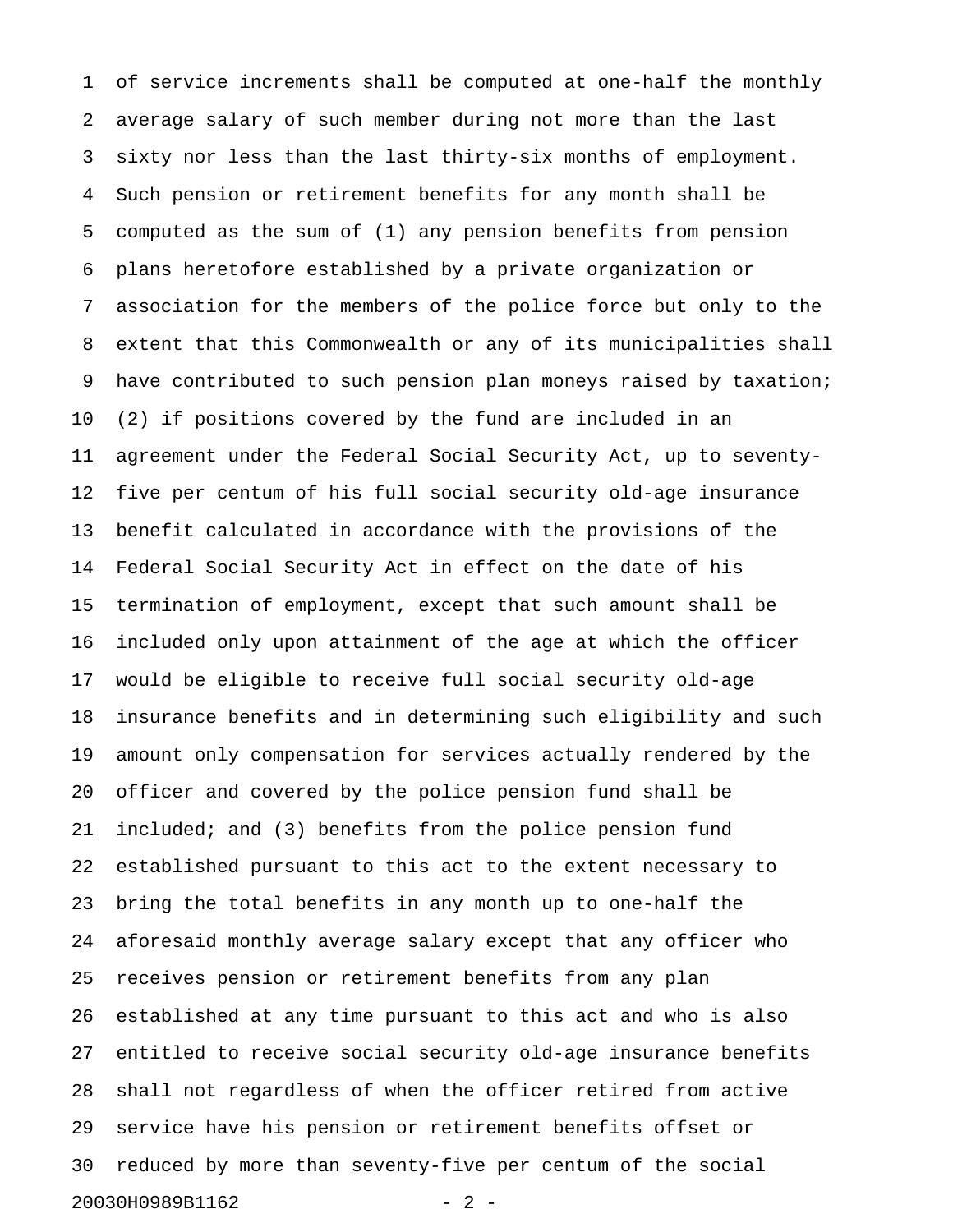1 security old-age insurance benefits which he receives. Optional 2 forms of pension or retirement benefit payments, other than lump 3 sums, may be made available, each being the actuarial equivalent 4 of the form set forth in the actuarial valuation report filed 5 with the Public Employee Retirement Commission that is 6 applicable to the period and that includes the retirement date. 7 \* \* \* 8 (j) In lieu of the provisions set forth in subsection  $(f)$ , 9 the ordinance or resolution establishing the police pension fund 10 may provide for a late retirement benefit. The late retirement 11 benefit shall be provided to a member of the police force who 12 terminates employment after completion of superannuation 13 retirement age and service requirements and who files a written 14 application for a late retirement benefit with the governing 15 body of the municipality or regional police department. The late 16 retirement benefit shall become effective as of the date that 17 the application is filed with the governing body or the date 18 that is designated in the application, whichever is later, and 19 shall be the actuarial equivalent of a superannuation benefit 20 calculated by:  $(1)$  applying age and service requirements which 21 satisfy the provisions set forth in section 3 and the 22 limitations in subsections (c) and (d), as applicable; and (2) 23 actuarially increasing the superannuation requirement benefit to 24 reflect that it will commence on the effective date of late 25 retirement rather than on the date that the member completed the 26 superannuation age and service requirements. The actuarial 27 increase shall be calculated using the actuarial assumptions 28 reported in the last actuarial valuation report filed with the

29 Public Employee Retirement Commission under the act of December

30 18, 1984 (P.L.1005, No.205), known as the "Municipal Pension

20030H0989B1162 - 3 -